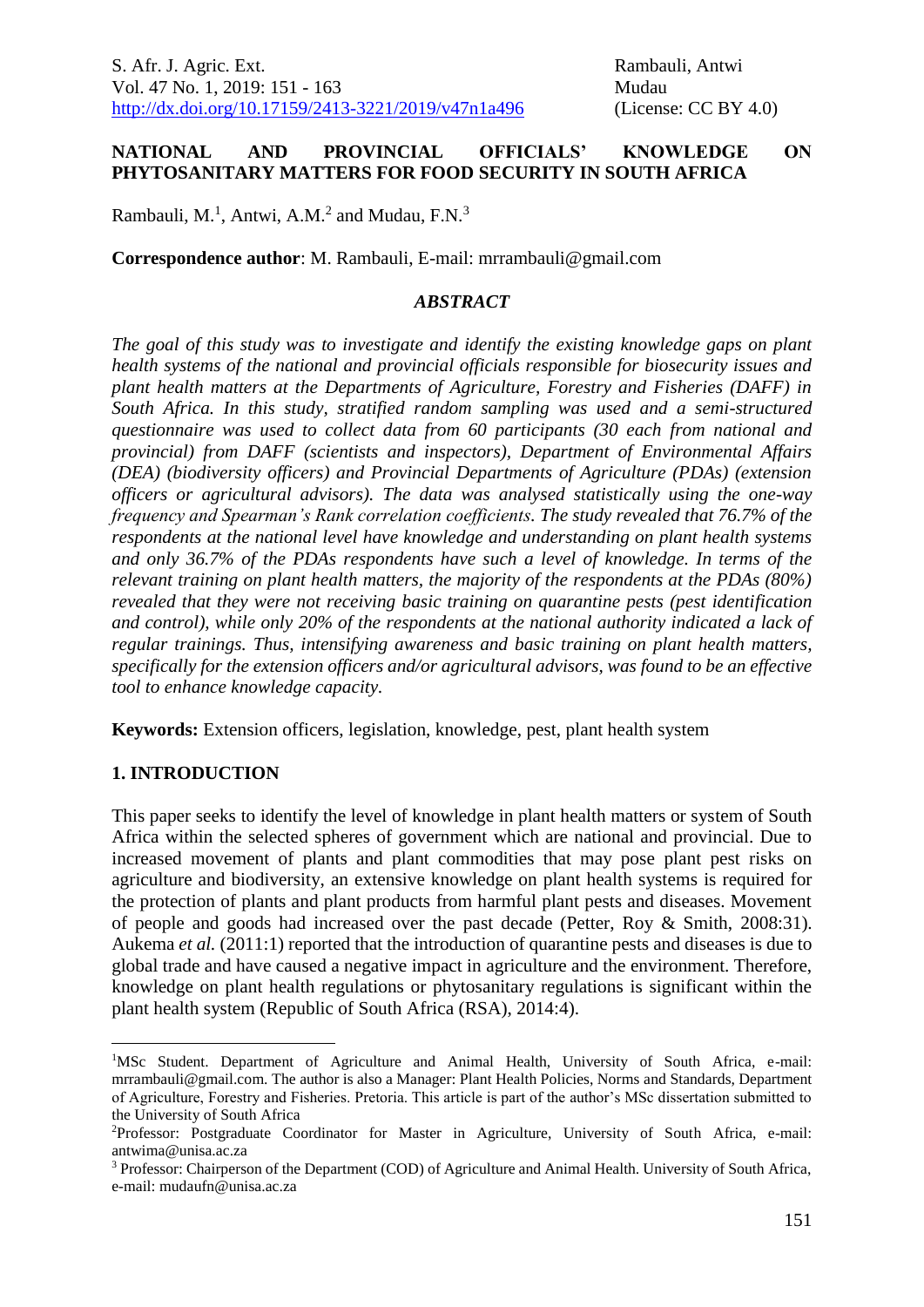This research paper made comparison on knowledge capacity of the officials at the national and provincial authorities regarding plant health and/or plant protection issues. Therefore, it is important to determine the level of knowledge capacity of national and provincial authorities. National authorities refer to the National Department of Agriculture, Forestry and Fisheries (DAFF) and the Department of Environmental Affairs (DEA). The majority of the officials who were interviewed asthe national authorities work within the plant health and/or biosecurity environment and are professional scientists. This research paper also makes reference to provincial level/authority or Provincial Departments of Agriculture (PDAs). Most of the PDAs' officials are agricultural advisors and/or extension officers.

## **1.1 Problem statement**

The spread and introduction of plant pests and diseases of economic importance have been affecting agriculture and horticulture in terms of food production and security as well as trade in South Africa. Although there are relevant international prescripts, competent authority, as well as relevant pieces of national legislation and polices, the perpetuation of introduction and spread of these pests and diseases remain a critical challenge to the agricultural sector. The knowledge gaps on plant health matters might have contributed to this challenge.

## **1.2 Objectives of the study**

The objectives of this research paper are to:

- Investigate and identify the existing knowledge gaps on phytosanitary matters of the officials at the national authorities responsible for biosecurity issues and extension officers and/or agricultural advisors at the PDAs responsible for plant protection.
- Make recommendations to DAFF, DEA and PDAs regarding identified knowledge gaps to be addressed in order to assist national officials and agricultural advisors or extension officers for better control and management of plant pests and diseases.

# **2. LITERATURE**

The knowledge for prevention, management and control of the plant pests and diseases is significant in order to overcome the introduction and spread within the country. Plant pests and diseases of economic importance have been affecting agriculture and horticulture in terms of food production and security as well as trade over the last decade (Flood, 2010:215). The effectiveness of the plant health management is a key factor towards supporting food security as well as domestic and international trade as was discovered by the study conducted in Uganda (Danielsen & Matsiko, 2016).

Plant pests and diseases have a large impact towards food availability and security (Oerke, 2006:31). The negative impact, economic implications and consequences caused by harmful or regulated pests to horticultural industry can be detrimental if left unattended and may affect production, trade, farmers, as well as society in general (RSA, 2014:4). The Food and Agriculture Organisation (FAO, 2001:239) also confirmed that the introduction of quarantine pests can have major trade implications amongst the trading partners.

In Africa, many countries were found to have challenges towards understanding and implementation of the international prescripts relating to plant health due to lack of required resources and/or relevant capacity (Chinappen, 2011:17). Flood (2010:229) conducted a study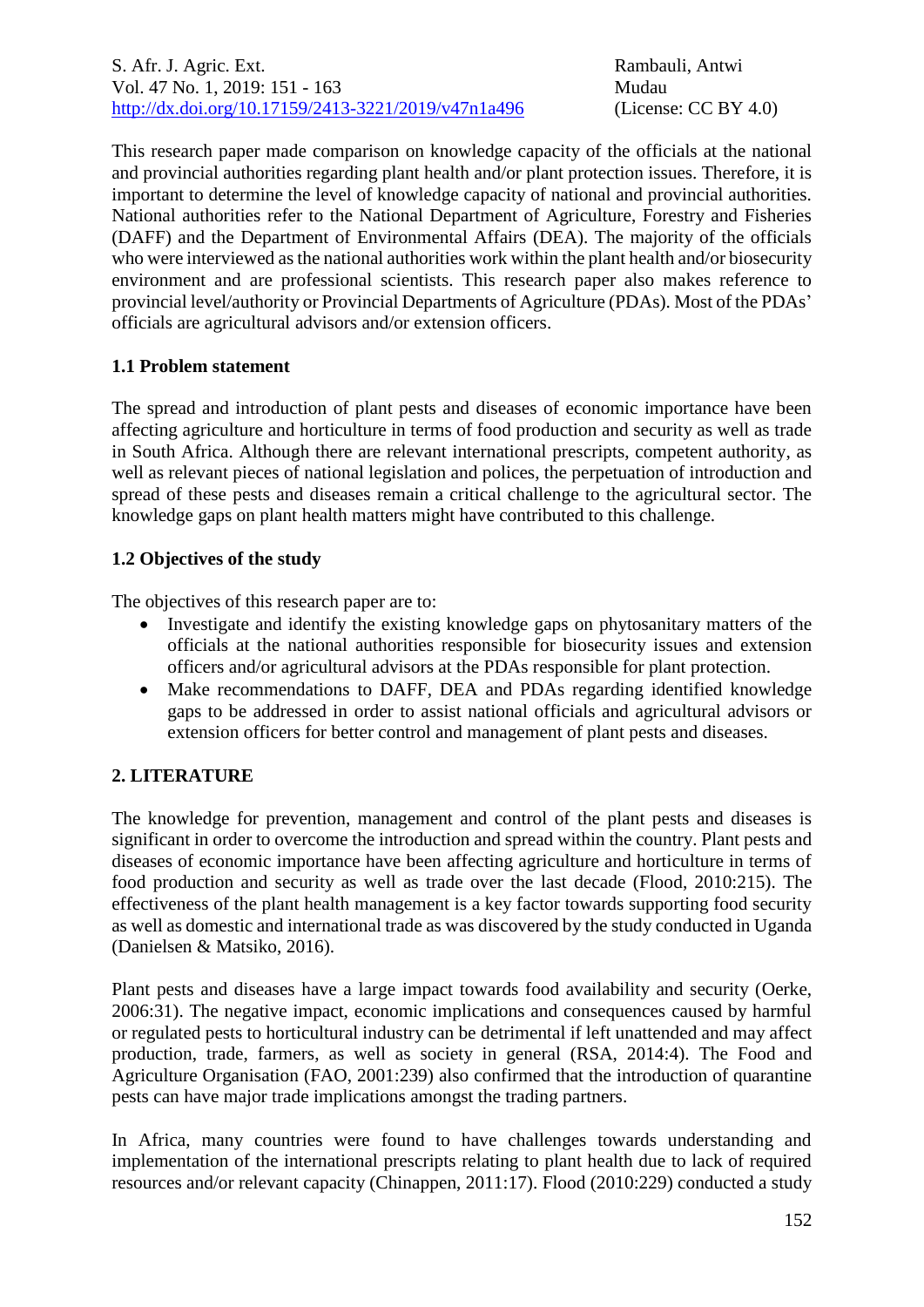on the society perceptions towards the significant of the phytosanitary measures and concluded that plant health matters are not obtaining priority as they should, especially on the impact of pests and diseases on crop losses. The negative impact caused by plant pests and diseases of economic importance may ultimately result in consequences to the farmers (RSA, 2014:4). Therefore, it is important that extension officers and/or agricultural advisors at the PDAs possess relevant knowledge on plant health matters to be able to assist and advise farmers appropriately.

The relevant national/ international prescripts for the control and management of plant pests and diseases for food production and security as well as trade are the World Trade Organisation Agreement on the Application of Sanitary and Phytosanitary Measures (WTO-SPS Agreement) as well as the International Plant Protection Convention (IPPC) (FAO, 11:1; RSA, 2014:5).

The National Plant Protection Organisation of South Africa (NPPOZA) has been established within the context of the IPPC and comprises of the following components: Plant Health (responsible for policy issues), Inspection Services (operational and enforcement), and Food Import and Export Standards (responsible for awareness and promotion) (RSA, 2014:11).

According to the RSA (2014:12), it is important to conduct training and development of staff on plant health matters including the extension officers. Plant health information and knowledge is one of the shortcomings to many small-scale farmers and extension officials at the local and provincial authorities (Cameron *et al.*, 2016:212). In South Africa, one of the responsibilities of the NPPOZA is to conduct training, awareness and promotion on plant health matters (RSA, 2014:12). However, the impact of this responsibility is not fully known within the spheres of government, which would be investigated by this study. Benard (2011:42) discovered that small-holder farmers in many African countries do confront challenges in terms of the accessibility to information as well as in obtaining appropriate updated information.

In South Africa, the relevant legislative mandate of the DAFF on the control and management of plant quarantine pests and diseases is the Agricultural Pests Act (APA), 1983 (Act No.36 of 1983) and its associated regulations (DAFF, 2015:2; Khwidzhili & Worth, 2017:81; RSA, 1983). This mandate is within the national competency and is performed by the NPPOZA which is a requirement in terms of South Africa's membership to the IPPC. The purpose of the APA with regards to phytosanitary matters is to provide for measures by which quarantine pests of plants, plant products and associated regulated articles may be prevented from entering, establishing and spreading in South Africa. The powers and functions to execute the provisions of the APA are vested to the relevant executive officers in terms of the APA (RSA, 1983). According to the National Control Measures, R.110 of January 1984, as amended by the APA, the following are some of the regulated pests which should be known by all relevant officials and extension officers since these may affect food production and security as well as trade and are subjected to official control and compulsory reporting: Fall armyworm (R. 449 of 2017), Oriental fruit fly (*Bactrocera dorsalis*, formerly known as *B. invadens*), Banana bunchy top virus (BBTV), Citrus greening: African and Asian strain, Citrus black spot, Aster yellow phytoplasmas (grapevine yellows), Karnal bunt of wheat, Golden cyst nematode, Wart disease of potatoes, and Bacterial wilt of potatoes (RSA,2017).

In sum, information and knowledge on plant health issues are significant and all national officials and extension officers or agricultural advisors should possess such knowledge to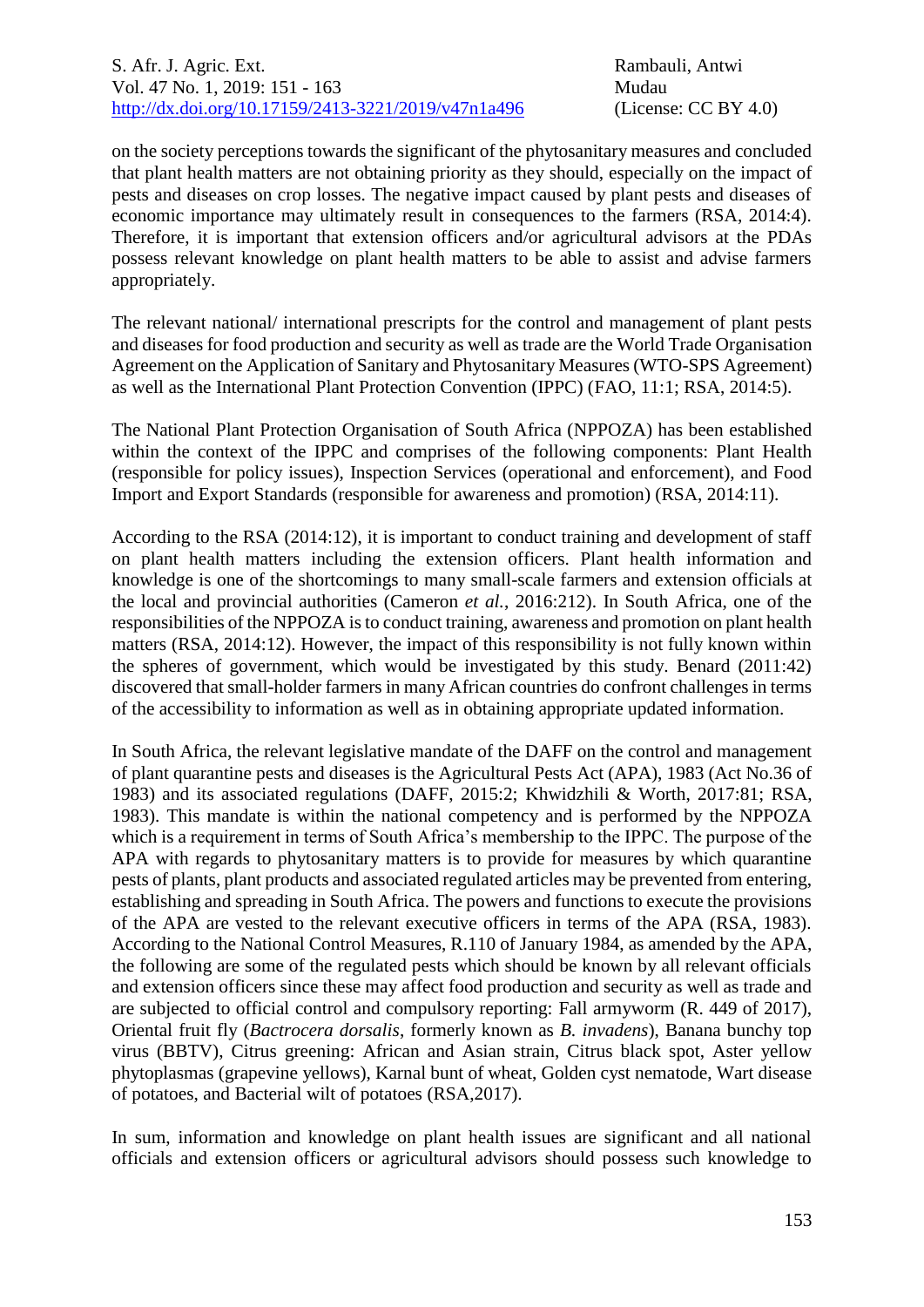ensure better control and management of plant pests and diseases and provide farmers with relevant and updated information.

## **3. METHODOLOGY**

## **3.1 Data collection and data analysis**

Stratified Random Sampling, which involves the division of a population into smaller groups, was used to determine the sample for data collection. Data was collected from the DAFF (scientists and inspectors), DEA (biodiversity officers) and PDAs (extension officers or agricultural advisors). The data were collected from a total of 60 respondents at the DAFF, DEA and PDAs respectively. This involved 30 respondents from National departments (DEA and DAFF) and 30 respondents from seven PDAs (from the total of nine provinces). The collected data was deemed to be representative from the total sample population on plant health disciplines and related fields. Research data was obtained through a semi-structured questionnaire which consisted of both qualitative and quantitative questions. The questionnaire was designed to gather information on plant health systems relating to biographical information and knowledge on plant health matters.

All fully completed questionnaires were coded and captured using the Statistical Package for the Social Science (SPSS, version 20). Incomplete questionnaires were discarded. The data was analysed statistically using the one-way frequency and Spearman's Rank correlation coefficients with the SPSS computer software. Spearman's Rank correlation coefficient is normally used to summarise the strength and direction (negative or positive) of a relationship between two variables.

## **4. RESULTS AND DISCUSSION**

## **4.1 Respondent demographics**

It was found that all categories of age groups are reflected across all spheres of government. The findings indicated that most of the respondents from the national authorities are youth (46.7%), whereas at the provincial level, 46.7% of the respondents were older. This finding indicates that most of the officials who work at the PDAs are older as compared to those at the national level. This finding was supported by the study conducted by Ngaka and Zwane (2017:31) in all nine provinces of South Africa. In terms of the gender balance, among the respondents interviewed at relevant national departments, there was gender balance (50% male and 50% female), whereas at the provincial level, gender was divided by 63.3% male and 33.3% female. In general, many people perceive agriculture as a field that requires more labour force hence male predominate at the provincial level (DAFF, 2017:42). Ngaka and Zwane (2017:32) also discovered that males predominate at the provincial level. The results showed that 33.3% of the participants at the national level were scientists and 97.6% of the respondents at the PDAs were extension officers and/or agricultural advisors. Plant health is science based and requires academically qualified personnel with scientific backgrounds to optimally function within such contexts. Plant health regulations must be developed in accordance with the scientific principles of the IPPC (RSA, 2014:38).

Table 1 displays the percentage of the educational background of the respondents in the relevant agricultural fields including biosecurity and plant health environment. The results in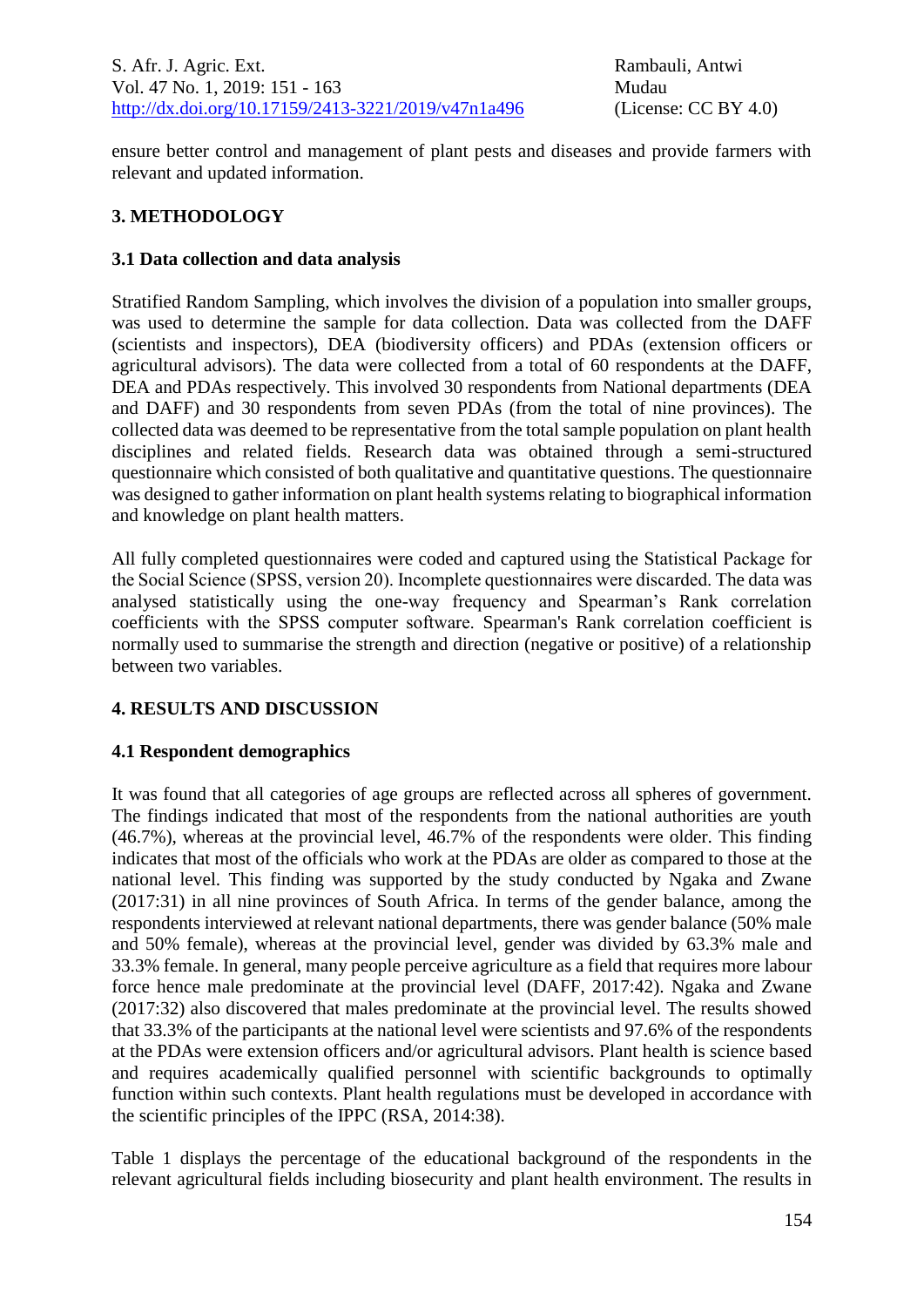terms of the educational background showed that the predominant educational level amongst the respondents is postgraduate degree at the PDAs (73.3%) as compared to the relevant national departments (53%). According to the Plant Health Policy of the Republic of South Africa (RSA, 2014), the relevant qualifications and technical skills required to operate in the plant health environment include plant pathology, entomology and nematology.

Table 2 shows that 50% of the respondents who are located at the provincial level have extensive experience in agriculture in general as compared to respondents at the national departments (36.7%). Ngaka and Zwane (2017:31) also conducted a study in nine provinces of South Africa and found that extension officers at the provincial level have more years of working experience.

| <b>Respondents</b>                  | <b>Educational background of the respondents</b> |        |         |       |
|-------------------------------------|--------------------------------------------------|--------|---------|-------|
| Departments                         | Postgraduate                                     | Degree | Diploma | Total |
| National authorities (DAFF and DEA) | 53                                               | 34     |         | 100%  |
| <b>PDAs</b>                         | 73                                               | ി7     |         | 100%  |

**Table 1:** Number of respondents (%) regarding educational background

**Table 2:** Number of respondents (%) regarding work experience

| <b>Respondents</b> |                  | Years of working experience in the sector |       |       |                                                              |       |              |
|--------------------|------------------|-------------------------------------------|-------|-------|--------------------------------------------------------------|-------|--------------|
| Departments        |                  |                                           |       |       | 2 to $5 \mid 6$ to $10 \mid 11$ to $15 \mid 16$ to $20 \mid$ | >21   | <b>Total</b> |
|                    |                  | vears                                     | vears | vears | vears                                                        | vears |              |
| National           | Authorities 26.7 |                                           | 36.7  | 23.3  | 10                                                           | 3.3   | 100%         |
| (DAFF and DEA)     |                  |                                           |       |       |                                                              |       |              |
| <b>PDAs</b>        |                  |                                           | 23.3  | 16.7  | 50                                                           |       | 100%         |

### **4.2 Knowledge of plant health systems, relevant international prescripts and relevant national legislation**

The results on knowledge of the respondents in relation to plant health systems, relevant plant health international prescripts, and plant health relevant legislation are presented in Table 3. Plant health knowledge is an important integral part for the control and management of plant pests and diseases. It is critical that all officials, including the agricultural advisors or extension officers, are exposed to plant health matters and legislation. Khwidzhili and Worth (2017:73) found that agricultural policies and legislation are interlinked regarding sustainable agriculture, therefore, it is important that extension officers familiarise themselves with such prescripts. The results revealed that 76.7% of the respondents at the national level have more knowledge and understanding on plant health systems. However, at the PDAs or provincial level, the findings show that only 36.7% of the respondents have knowledge and understanding of the plant health system. The findings at the provincial level is supported by Cameron *et al.* (2016:212) who pointed out some of the shortcomings experienced by most of the agricultural advisors, extension officers as well as all small-scale farmers globally. However, this may be as a result of lack of exposure of the extension officers and/or agricultural advisors since 63.3% of the PDAs' respondents revealed a lack of such knowledge regarding plant health systems.

In terms of the knowledge in plant health international prescripts, the results revealed that the majority of respondents (90%) at the relevant national authorities and 50% of the respondents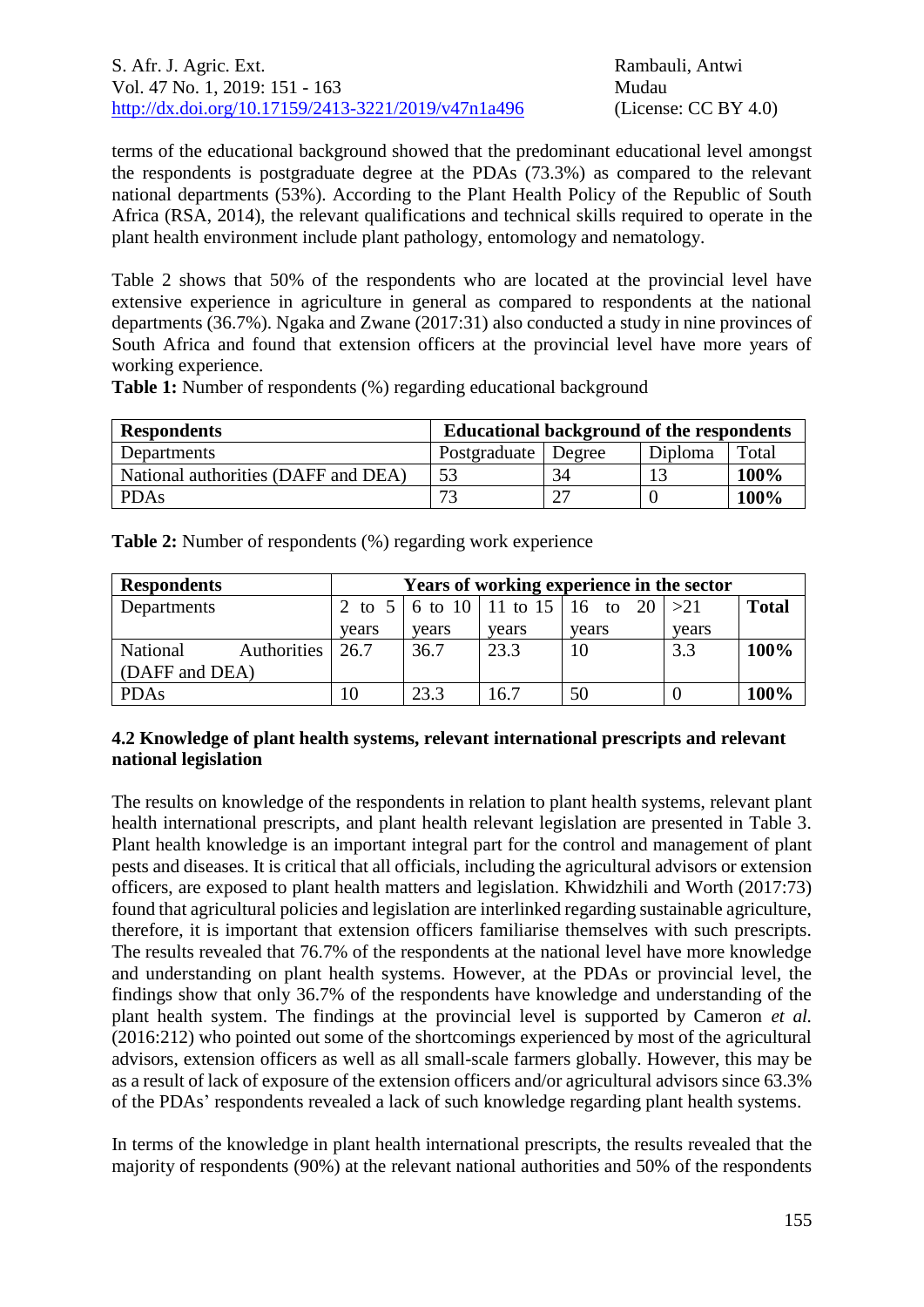at the PDAs have knowledge of the international prescripts. The results further revealed that 93.3% of the respondents at the national authority and 56.7% at the provincial level do have knowledge of the selected pieces of national legislation impacting on plant health issues. The study conducted by Cameron *et al*. (2016:221) revealed that legislation is significant as this helps farmers to be provided with the latest and updated information and knowledge. It is crucial that all government officials within the spheres of government keep abreast with the latest development to legislation. According to Flood (2010:215), plant health issues are essential for food security.

**Table 3:** Responses (%) of the national officials from national authorities (DAFF and DEA) and agricultural advisors or extension officers from the PDAs regarding the level of knowledge on plant health systems, relevant international prescripts and relevant national legislation

| <b>Knowledge category</b>                | National authorities' | PDAs' responses $(\%$ |  |
|------------------------------------------|-----------------------|-----------------------|--|
|                                          | responses $(\%$       |                       |  |
| Respondents with knowledge of plant      | 76.7                  | 36.7                  |  |
| health matters                           |                       |                       |  |
| Respondents without knowledge of         | 23.3                  | 63.3                  |  |
| plant health matters                     |                       |                       |  |
| <b>Total</b>                             | 100%                  | 100%                  |  |
|                                          |                       |                       |  |
| Respondents with knowledge on plant      | 90                    | 50                    |  |
| health international prescripts          |                       |                       |  |
| Respondents without knowledge<br>on      | 10                    | 47.7                  |  |
| plant health international prescripts    |                       |                       |  |
| Respondents who are not sure of          | $\theta$              | 3.3                   |  |
| knowledge on plant health international  |                       |                       |  |
| prescripts                               |                       |                       |  |
| <b>Total</b>                             | 100%                  | 100%                  |  |
| Respondents with knowledge on plant      | 93.3                  | 56.7                  |  |
| health national legislation and policies |                       |                       |  |
| Respondents without knowledge on         | 6.7                   | 40                    |  |
| plant health national legislation and    |                       |                       |  |
| policies                                 |                       |                       |  |
| Respondents who are not sure<br>- of     | $\theta$              | 3.3                   |  |
| knowledge on plant health national       |                       |                       |  |
| legislation and policies                 |                       |                       |  |
| <b>Total</b>                             | 100%                  | 100%                  |  |
|                                          |                       |                       |  |

## **4.3 Provision of inputs on plant health policy issues by respondents and accessibility of plant health information by the farmers**

Table 4 indicates the results on the level of provision of inputs on plant health policy and accessibility of plant health information by the farmers. The findings indicate that the majority of officials at the PDAs (66.7%) were not providing inputs on policy issues during the developmental process. At the national level, 53.3% of the respondents indicated that they were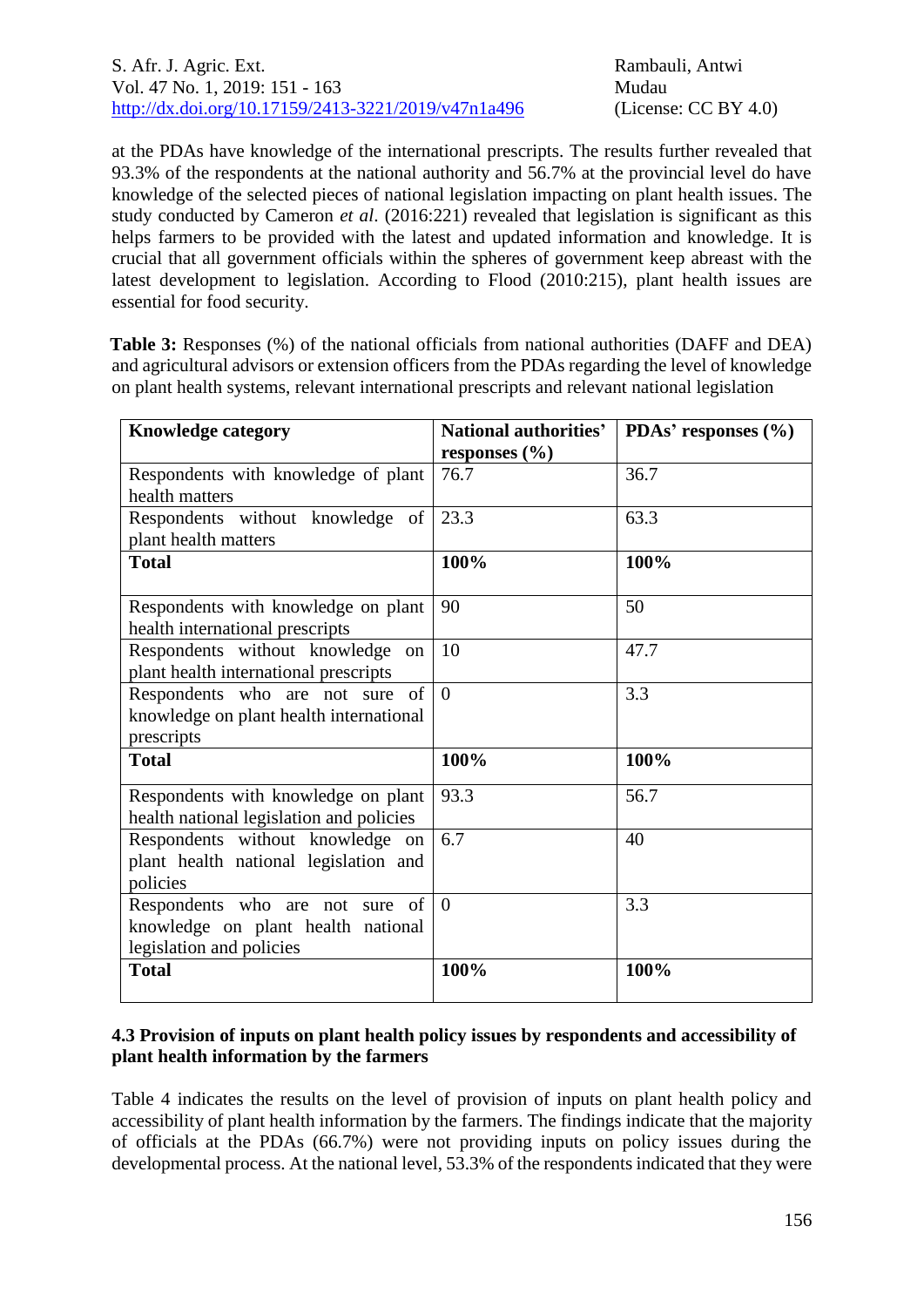## S. Afr. J. Agric. Ext. Rambauli, Antwi Vol. 47 No. 1, 2019: 151 - 163 Mudau [http://dx.doi.org/10.17159/2413-3221/2019/v47n1a496](https://urldefense.proofpoint.com/v2/url?u=http-3A__dx.doi.org_10.17159_2413-2D3221_2019_v47n1a485&d=DwMFAg&c=vTCSeBKl9YZZHWJzz-zQUQ&r=2O1irMqrdumXAIE9PdSLREhTXj5iyPGEywcz8I6zQwI&m=niwmmhX1mCI8GpeJjK8D7j-v09hQgXHBu3LsS3Opojw&s=98o8gy8B6ly02TS5WoJvLScIQPXENi4ceK3R3c9Iu9c&e=) (License: CC BY 4.0)

providing inputs on policy matters. According to article IV of the IPPC, 1997, the contracting party, the NPPOZA, shall develop, issue and publish plant health regulatory framework within the context of the international prescripts (FAO, 2011:7). Considering that phytosanitary legislative framework is developed at a national level, one would expect that the majority of national officials do participate in providing inputs on policy. On the accessibility of plant health information, most technical officials (73.3%) at the national level and provincial extension officials (63.7%) indicated that accessibility to plant health information by farmers was a challenge or farmers cannot access relevant information relating to plant health issues. These findings are consistent with the study conducted by Benard *et al.* (2014:42) who found that small-holder farmers in many African countries do confront challenges in terms of the accessibility to information as well as in obtaining appropriate updated information. Wright *et al.* (2016:34) reported that the use of "Information Communication Technology" (ICT) is a viable tool for the accessibility of the information by the farmers and this tool may be used by the extension officers at provincial level. The same sentiment was supported by the study conducted by Danielsen and Matsiko (2016:351). This may be necessitated by the lack of extensive awareness amongst stakeholders on plant health matters. Plant health information is crucial for the benefit of the farmers to participate in food production and security as well as trade. Accessibility of information or advisory services by farmers through agricultural advisory or extension services can assist farmers at all categories to overcome or respond to any potential challenges confronted, such as an outbreak of quarantine pest/s. The study further found that such information is being requested from time to time by farmers.

**Table 4:** Responses (%) of the national officials from national authorities (DAFF and DEA) and agricultural advisors or extension officers from the PDAs regarding provision of inputs on plant health policy issues and accessibility of plant health information by farmers.

| Provision of inputs and accessibility     | National authorities' | PDAs' responses $(\% )$ |
|-------------------------------------------|-----------------------|-------------------------|
| of information                            | responses $(\% )$     |                         |
| Respondents who provide inputs on         | 53.3                  | 20                      |
| plant health policy matter                |                       |                         |
| Respondents who do not provide inputs     | 46.7                  | 66.7                    |
| on plant health policy matter             |                       |                         |
| Respondents who are not sure if they      | $\theta$              | 13.3                    |
| provide inputs on plant health policy     |                       |                         |
| matter                                    |                       |                         |
| <b>Total</b>                              | 100%                  | 100%                    |
|                                           |                       |                         |
| Respondents who believe that the plant    | 20                    | 33                      |
| health information is accessible to       |                       |                         |
| farmers                                   |                       |                         |
| Respondents who do not believe that the   | 73.3                  | 63.7                    |
| plant health information is accessible to |                       |                         |
| farmers                                   |                       |                         |
| Respondents who are not sure if the       | 6.7                   | 3.3                     |
| plant health information is accessible to |                       |                         |
| farmers                                   |                       |                         |
| <b>Total</b>                              | 100%                  | 100%                    |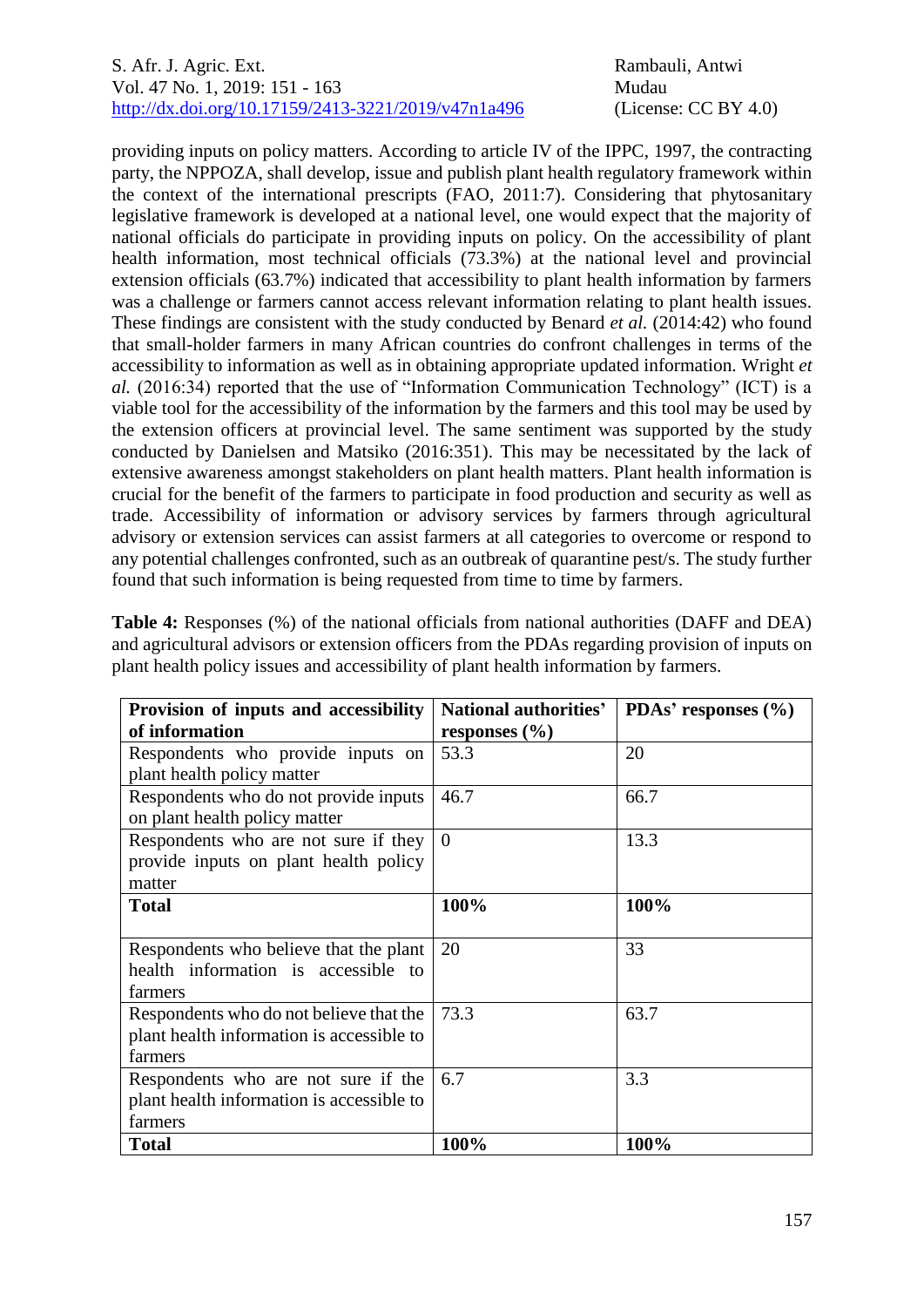## **4.4 Participation in relevant fora by respondents**

The results shown in Table 5 represent the level of participation in relevant fora by the respondents. The findings indicate that about half of the respondents at the relevant national authorities (53%) do participate in the relevant plant health for a, whereas 67% of the respondents at the PDAs do not participate in the relevant fora. Nevertheless, the majority of the respondents (83.3%) of the relevant national authorities and 70% at the PDAs feel that more involvement is required to participate in the relevant plant health fora. In South Africa, there are various plant health fora between the DAFF and relevant role-players wherein matters associated with plant pest risk management are being discussed. According to respondents from both the national authorities and PDAs, the major relevant role-players include fruits and vegetables industries, ornamental plants industry, importers and exporters, assignees, producers, and growers. Most of these fora are in relation to the control and management of plant pests and diseases in order to facilitate food production and security as well as trade.

| Participation in plant health fora        | National authorities' | PDAs' responses $(\% )$ |  |
|-------------------------------------------|-----------------------|-------------------------|--|
|                                           | responses $(\% )$     |                         |  |
| Respondents who participate in relevant   | 53                    | 27                      |  |
| plant health fora                         |                       |                         |  |
| Respondents who do not participate in     | 43.7                  | 67                      |  |
| relevant plant health fora                |                       |                         |  |
| Respondents who are not sure of           | 3.3                   | 6                       |  |
| participation in relevant plant health    |                       |                         |  |
| fora                                      |                       |                         |  |
| <b>Total</b>                              | 100%                  | 100%                    |  |
|                                           |                       |                         |  |
| Respondents who are<br>willing<br>to      | 83.3                  | 70                      |  |
| participate in relevant plant health fora |                       |                         |  |
| Respondents who do not see a need to      | 13.7                  | 26.7                    |  |
| participate in relevant plant health fora |                       |                         |  |
| Respondents who are not sure if they      | 3                     | 3.3                     |  |
| want to participate in relevant plant     |                       |                         |  |
| health fora                               |                       |                         |  |
| <b>Total</b>                              | 100%                  | 100%                    |  |
|                                           |                       |                         |  |

**Table 5:** Number of respondents (%) regarding the participation in relevant plant health fora

# **4.5 Involvement of respondents in basic training on quarantine pests**

Figure 1 displays national technical officials and agricultural advisors or extension officers' responses regarding the amount of basic training they received on quarantine pests of plants. The majority of the respondents at the PDAs (80%) indicated that they have not received basic training on quarantine pests whereas only 20% of the respondents at the national authority showed that the relevant basic trainings were not being offered. However, half of the respondents (50%) at the national authorities confirmed that they do receive relevant training on plant health matters through international training. Considering the limited basic training on quarantine pests being received, this is contrary to the study conducted by Flood (2010:229)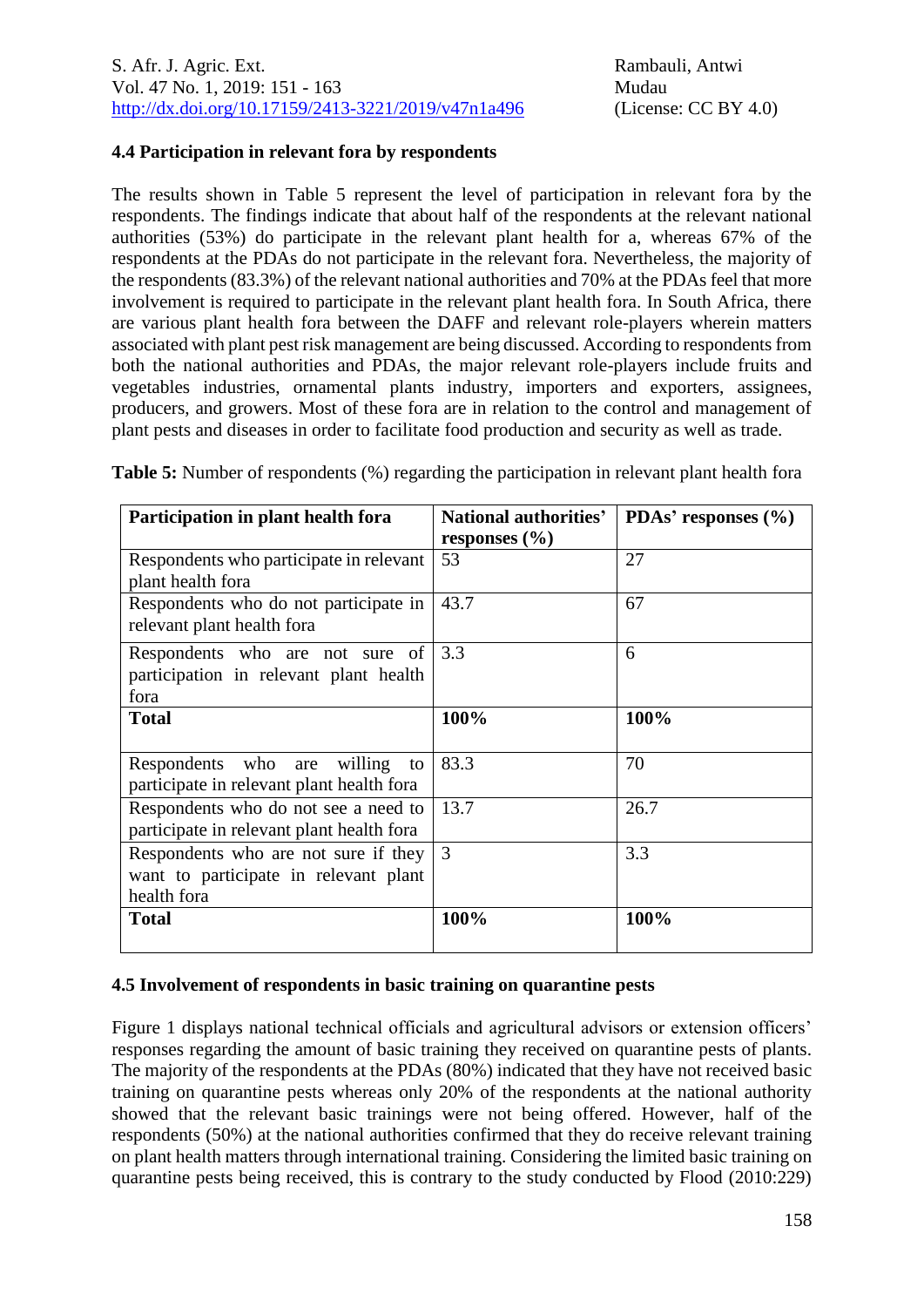### S. Afr. J. Agric. Ext. Rambauli, Antwi Vol. 47 No. 1, 2019: 151 - 163 Mudau [http://dx.doi.org/10.17159/2413-3221/2019/v47n1a496](https://urldefense.proofpoint.com/v2/url?u=http-3A__dx.doi.org_10.17159_2413-2D3221_2019_v47n1a485&d=DwMFAg&c=vTCSeBKl9YZZHWJzz-zQUQ&r=2O1irMqrdumXAIE9PdSLREhTXj5iyPGEywcz8I6zQwI&m=niwmmhX1mCI8GpeJjK8D7j-v09hQgXHBu3LsS3Opojw&s=98o8gy8B6ly02TS5WoJvLScIQPXENi4ceK3R3c9Iu9c&e=) (License: CC BY 4.0)

who recommended that plant health knowledge should be intensified in order to build the capacity for strengthening and improving plant health systems. The results on training is also contrary to Article IV of the IPPC (1997) which indicates that one of the responsibilities of the NPPOs such as NPPOZA is to conduct training and development of staff. Furthermore, Ngaka and Zwane (2017:35) concluded that the majority of the PDAs were not knowledgeable and/or aware of "the knowledge of extensionists on learning networks".



**Figure 1:** Officials' responses (%) from the national authorities and PDAs regarding the respondents who received basic training on quarantine pests

## **4.6 Correlation coefficients plant health knowledge analyses**

A spearman's rank correlation coefficient was employed to determine the relationship between various variables in this study. The findings under this section are presented in Table 6.

4.6.1 Effects of education on provision of inputs on plant health policy issues

The findings show that there was a negative correlation between education and provision of inputs on plant health policy issues  $((r) (60)=0.132, P=0.316)$ . This implies that despite qualifications or education, it does not mean that government officials will have a significant impact towards provision of inputs on policy issues.

Contrary to this, it would be expected that qualifications, especially on the specialised disciplines on plant health matters, will contribute to knowledge enhancement. This is because certain universities like the University of Pretoria do offer the basic principles of plant health or crop protection, which include Plant Pathology, Entomology and Weed Science (University of Pretoria, 2015). However, one would expect that the relationship does exist, and basic knowledge is demonstrated in policy issues. However, Ebbels (2003) indicated that most graduate students and government officials worldwide are not exposed to the extensive knowledge of plant health and quarantine matters as these are not covered in their syllabus at university level.

4.6.2 Effects of place of employment on the level of knowledge and understanding on plant health system

It was found that place of employment correlated with knowledge on plant health system ((r)  $(60)=0.404$ ,  $p=0.001$ ). The results suggest that officials exposed to plant health matters and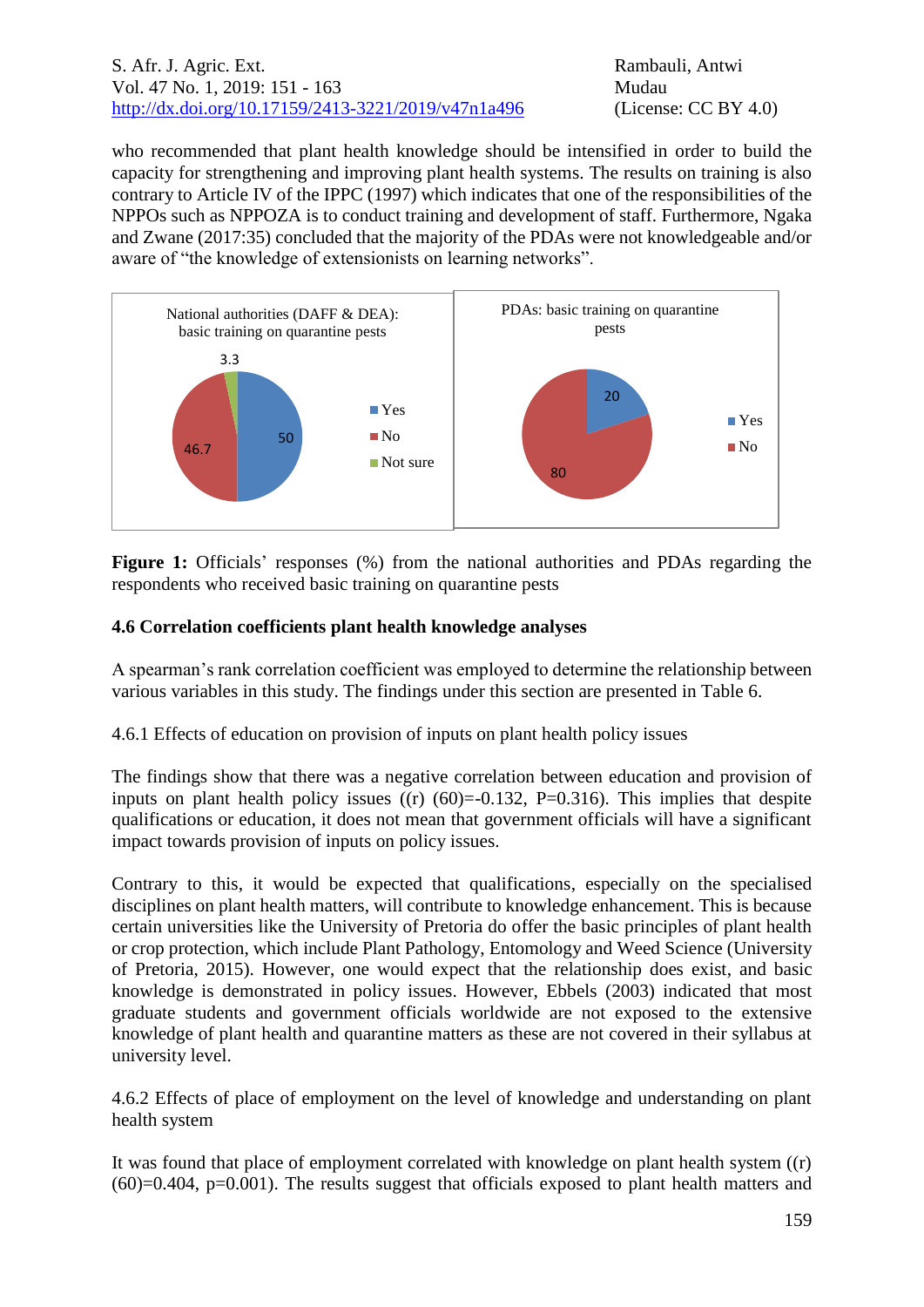work at the national authorities will have significant knowledge on plant health systems. Jele and Nxele (2016:7) confirmed this finding in a technical report. The authors indicated that plant health legislative and policy framework are administered by the national authority, and they further suggested that provincial authority could play a pivotal role in performing necessary phytosanitary procedures for pest control. However, this suggests that provincial mandate on plant health matters is not yet legislated. Similarly, in countries like Kenya, the plant health regulatory framework is embodied at a national level and the national authority does not provide for extension services (Boa, 2013:8). Therefore, it is expected that place of employment does play a role in determining the level of knowledge on plant health system.

4.6.3 Effect of basic training on quarantine pest to knowledge on plant health system

The results show that there was a correlation between knowledge of basic training on quarantine pests and knowledge and understanding of plant health systems  $((r) (60) = 0.329$ , p=0.010). The correlation is significant at the 5% level of significance and shows that basic training on quarantine pests do contribute to the level of knowledge and understanding on plant health systems. Ebbels (2003) supports the notion that training is a crucial part within the structure of the NPPOs. In this case, this will be applicable to the NPPOZA structure.

4.6.4 Effects of basic training on quarantine pests to provision of inputs on policy issues

The results indicate that there was a positive association between basic training on quarantine pests and the level of providing inputs on policy issues  $((r)(60)=0.466, p=0.000)$ . This means that the more the officials receive relevant basic trainings, it is expected that the level of knowledge will increase, which leads to active participation in providing inputs on policy issues. It is evidently shown that basic training on quarantine pests can assist both the national and provincial authorities in providing inputs on the policy issues relating to plant health matters. As already shown by Ebbels (2003), training is an essential element to enhance technical skills and knowledge on international agreements and protocols which lead to effective participation in plant health activities. This is also consistent with the correlation which was determined between the basic training on quarantine pests and understanding and knowledge on the international prescripts  $((r) (60) = 0.377, p=0.003)$ .

| <b>Variables</b>   | <b>Knowledge and</b><br>understanding<br>on plant health<br>system | <b>Understanding</b><br>and knowledge<br>on national<br>legislation | Understanding<br>and knowledge<br>on international<br>prescripts | <b>Provision of</b><br>inputs on<br>policy issues |
|--------------------|--------------------------------------------------------------------|---------------------------------------------------------------------|------------------------------------------------------------------|---------------------------------------------------|
| Education          | $0.076^{NS}$                                                       | 0.001 <sup>NS</sup>                                                 | $0.055^{NS}$                                                     | $-0.132^{NS}$                                     |
| Designation        | $0.453**$                                                          | $0.403**$                                                           | $0.310*$                                                         | $0.44**$                                          |
| Place of           | $0.404**$                                                          | $0.425**$                                                           | $0.439**$                                                        | $0.504**$                                         |
| employment         |                                                                    |                                                                     |                                                                  |                                                   |
| Work experience    | $0.225^{NS}$                                                       | $0.360**$                                                           | $0.370**$                                                        | $0.282*$                                          |
| Basic trainings on | $0.329*$                                                           | $0.397**$                                                           | $0.377**$                                                        | $0.466**$                                         |
| quarantine pests   |                                                                    |                                                                     |                                                                  |                                                   |

**Table 6:** Spearman's correlation coefficients on biographic information and knowledge and understanding on plant health matters (n=60)

Correlations are highly significantly  $(**)$  or significant  $(*)$  at p<0.05, or non-significant (NS).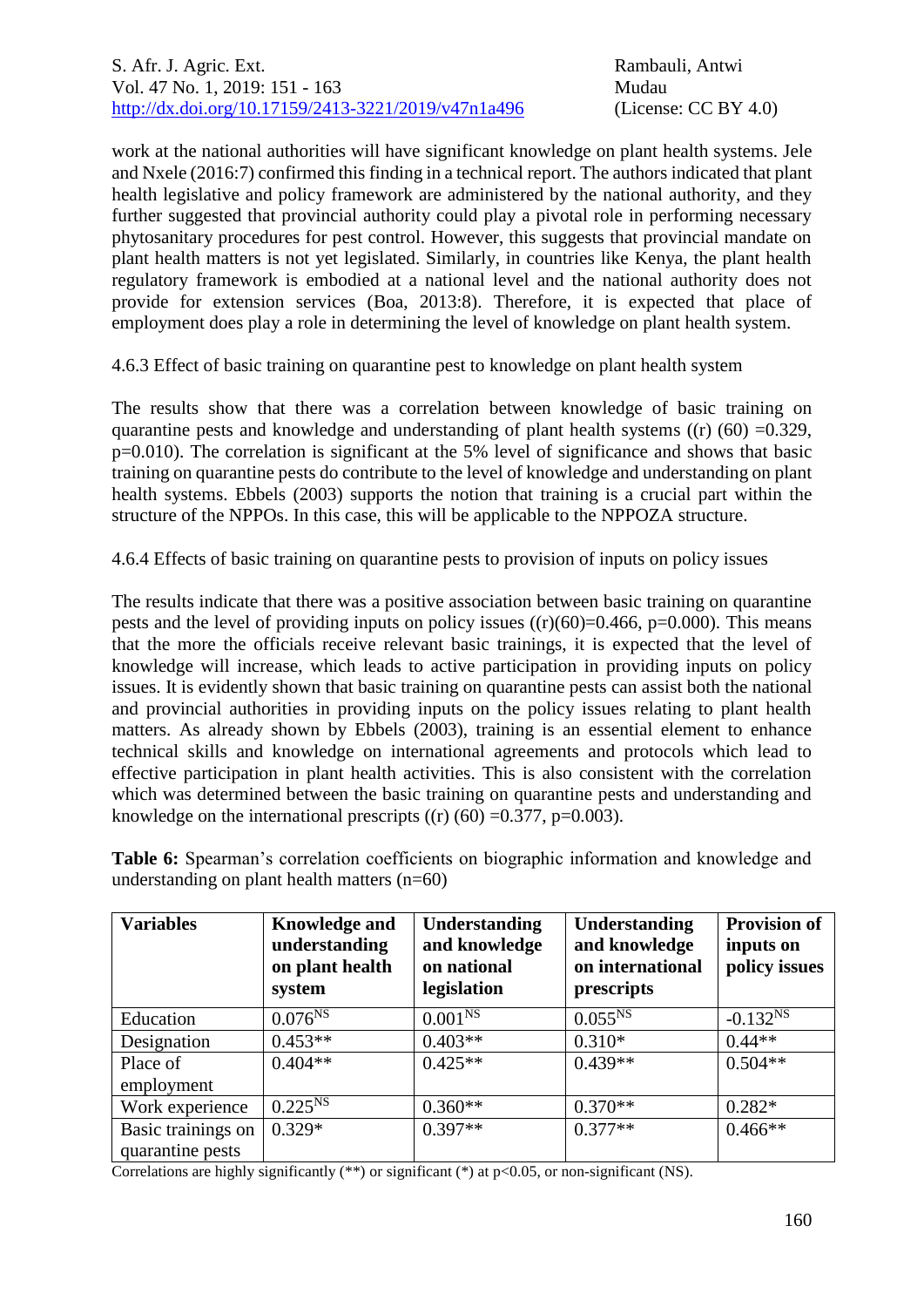#### **5. CONCLUSIONS AND RECOMMENDATIONS**

This study was the first to be conducted to investigate knowledge gaps within the spheres of government on plant health systems of South Africa. In terms of knowledge, the results of the study found that more than 70% of the respondents from national departments had knowledge on plant health matters as compared to the officials at the PDAs (less than 50%). Furthermore, the study revealed that half of the respondents from the national authorities and 20% of the respondents from the PDAs did receive basic training on quarantine pests. The study also found that 66.7% of the PDAs' respondents were not participating in the relevant plant health fora and only 43.3% of national respondents were not participating. The majority of national (83.3%) and PDAs' (70%) respondents cited the need to participate in the relevant plant health fora. An effective plant health system is critical for the proper execution and implementation of the plant health legislative framework which will also enable the national officials and extension officers to assist the farmers to assist control and manage plant pests in order to achieve food production and security as well as trade. This research study identified knowledge gaps on the current system, which needs to be improved and strengthened for efficiency and effective plant health systems. In terms of the knowledge and understanding on plant health matters, it can be concluded that there are knowledge gaps on plant health matters especially at the PDAs by the agricultural advisors and/or extension officers.

Thus, the following recommendations are provided for DAFF: NPPOZA, DEA (Biodiversity and Biosecurity unit), PDAs authorities: Agricultural advisors and/or extension officers, as well as policy and decision makers regarding the areas of improvement on plant health systems of South Africa:

- The DAFF should provide necessary basic trainings on plant health matters at all spheres of government, specifically to the agricultural advisors and/or extension officers, for capacity building to ensure rapid response to outbreak of quarantine pests as well as in providing proper and updated advisory to farmers.
- Provision of inputs on plant health policy issues by the officials within all spheres of government (national and provincial), including by the agricultural advisors and/or extension officers, who were found not to provide inputs by this study. The PDAs are mostly affected during the outbreak of plant pests. Therefore, it is advised that the officials at the provincial level should positively contribute before promulgation of any plant health regulatory framework.
- The DAFF should involve relevant PDAs officials to actively participate in all relevant plant health fora and workshops.
- Efforts should be made to intensify awareness and promotion at all spheres of government on plant health matters and ensure accessibility of plant heath information to all categories of farmers, more importantly the small-scale farmers.

## **REFERENCES**

AUKEMA, J.E., LEUNG, B., KOVACS, K., CHIVERS, C., BRITTON, K.O., ENGLIN, J., FRANKEL, S.J., HAIGHT, R.G., HOLMES, T.P., LIEBHOLD, A.M. & MCCULLOUGH, D.G., 2011. Economic impacts of non-native forest insects in the continental United States. *PLoS one*, 6(9): e24587.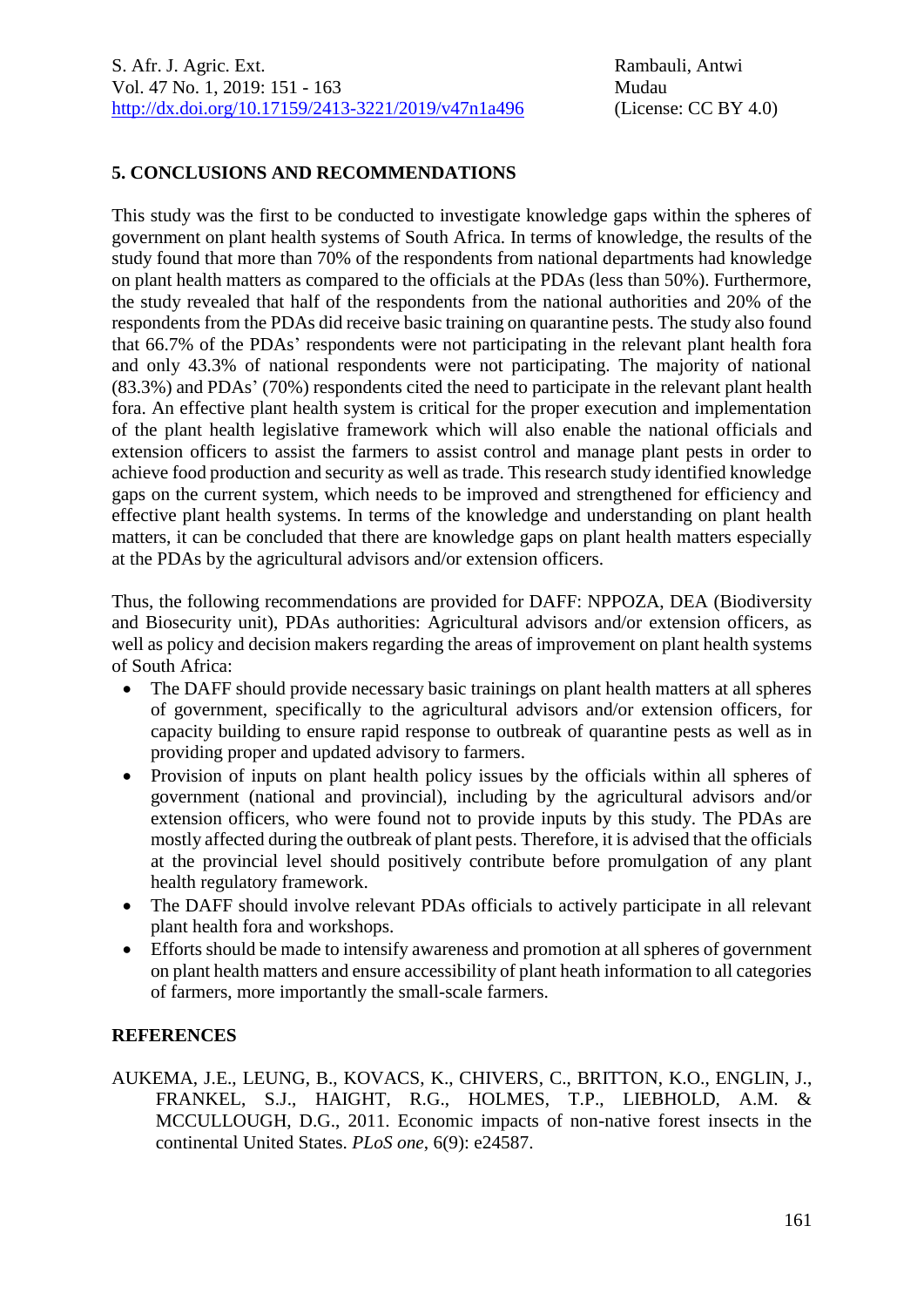- BENARD, R., 2014. Information needs of small-scale farmers in Tanzania: A case study of Kongwa district, Dodoma region. PhD Thesis, Sokoine University of Agriculture.
- BOA, E., 2013. All things come together: Towards a plant health system for Kenya. SOLINSA show case report. *CABI, Agro-Insight*.
- CAMERON, K.H., SOMACHANDRA, K.P., CURRY, C.N., JENNER, W.H. & HOBBS, S.L., 2016. Delivering actionable plant health knowledge to smallholder farmers through the plantwise program. *J. Agric. Food information*. 17(4):212-229.
- CHINAPPEN, M., 2011. A proposal for phytosanitary capacity building strategy in Africa. *Technical Report*.
- DANIELSEN, S. & MATSIKO, F.B., 2016. Using a plant health system framework to assess plant clinic performance in Uganda. *Food Sec.,* 8(2):345-359.
- DEPARTMENT OF AGRICULTURE, FORESTRY AND FISHERIES (DAFF), 2015. Strategic Plan 201516 to 2019/20. Department of Agriculture, Forestry and Fisheries. National Policy Mandates. Pretoria.
- DEPARTMENT OF AGRICULTURE, FORESTRY AND FISHERIES (DAFF), 2017. Agricultural education and training access barriers report [viewed December 2017]. Available from: [http://www.nda.agric.za/doaDev/sideMenu/educationAndTraining/.](http://www.nda.agric.za/doaDev/sideMenu/educationAndTraining/)
- EBBELS, D.L., 2003. *Principles of plant health and quarantine*. CABI.
- FLOOD, J., 2010. The importance of plant health to food security. *Food Sec.* 2(3):215-231.
- FOOD AND AGRICULTURE ORGANISATION (FAO), 2001. Economic impacts of transboundary pests and diseases. Economic and Development Department.
- FOOD AND AGRICULTURE ORGANISATION, 2011. International Plant Protection Convention (IPPC), 1997. New Revised Text (NRT). Food and Agriculture Organisation of the United Nations, Rome, Italy.
- JELE, J. & NXELE, E., 2016. Report on Southern Africa phytosanitary inspection workshop Held at Sheraton Hotel, Pretoria.
- KHWIDZHILI, R.H. & WORTH, S.H., 2017. Evaluation of policies promoting sustainable agriculture in South Africa. *S. Afri. J. Agric. Ext.* 45(2):73-85.
- NGAKA, M.J. & ZWANE, E.M., 2017. The role of learning networks in agricultural extension service delivery: A survey in the nine provinces of South Africa. *S. Afri. J. Agric. Ext.*  45(2):26-37.
- OERKE, E.C., 2006. Crop losses to pests. *J. Agric. Sci.,* 144(1):31-34.
- PETTER, F., ROY, A.S. & SMITH, I., 2008. International standards for the diagnosis of regulated pests. *Eur. J. Plant Pathol*., 121(3):331-337.